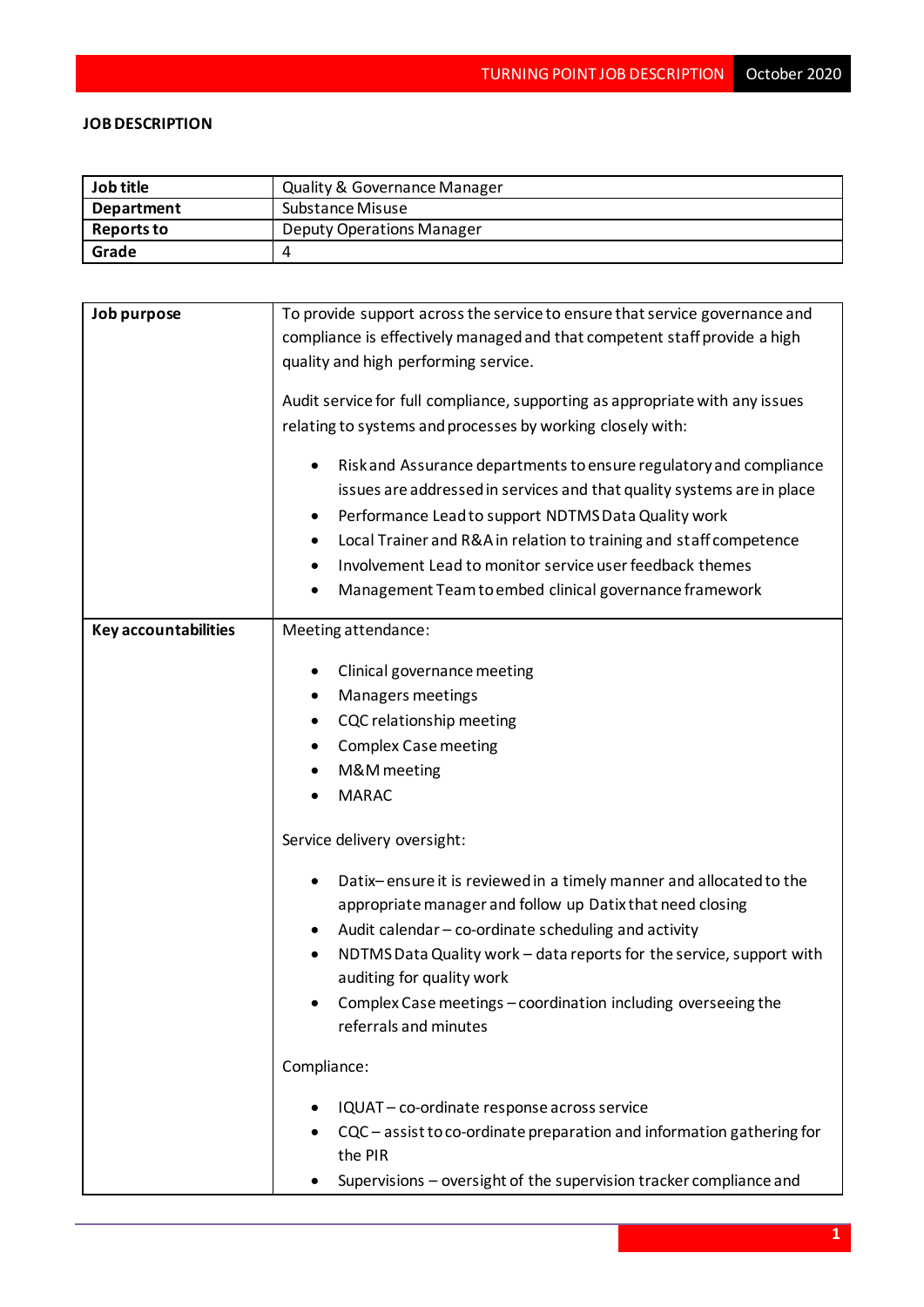| escalate any issues with supervision compliance                                           |
|-------------------------------------------------------------------------------------------|
| Staff files - work with (admin) to ensure docs that need to be in staff<br>$\bullet$      |
| files are there and gaps are identified and populated                                     |
| Help ensure compliance with internal and external standards and<br>$\bullet$              |
| codes of conduct meeting all regulatory requirements                                      |
| Complying with Turning Point's Code of Conduct, policies and                              |
| procedures                                                                                |
| Service death processes:                                                                  |
| Attend and support M&M death review meetings                                              |
| Assist Operations Managers in review and administration of deaths                         |
| within the service                                                                        |
| Death Tracker – ensure all appropriate reports are completed by the                       |
| reviewing managers, upload tracker and Datix                                              |
| To ensure a high quality service is delivered by:                                         |
| Monitoring performance to ensure it meets expectations and agreed<br>٠                    |
| performance criteria                                                                      |
| Reporting variances of expected quality and compliance to Operations<br>٠                 |
| Manager                                                                                   |
| Participating and utilising management information and data collection                    |
| systems as appropriate                                                                    |
| Participating in continuous improvement initiatives and support<br>٠<br>change            |
| Addressing delivery or quality issues<br>٠                                                |
| To provide written reports as agreed to commissioners, internal<br>٠                      |
| departments or stakeholders as appropriate ensuring that information                      |
| is presented in a way that informs decision making. Ensures data is                       |
| presented accurately and clearly for non-expert audiences.                                |
| To ensure confidentiality, as required under Data Protection is strictly<br>$\bullet$     |
| maintained, reporting any perceived breaches to the line manager                          |
| Ensuring all data and information relating to the service's service users                 |
| is accurate and shared in the appropriate way with the key<br>stakeholders                |
|                                                                                           |
| People Management                                                                         |
| To participate in your own development                                                    |
| To offer support and direction to staff when required                                     |
| To provide and training to staff                                                          |
|                                                                                           |
| Finance<br>To be responsible for ensuring personal expenditure is kept to an<br>$\bullet$ |
| agreed level unless authorised to exceed                                                  |
|                                                                                           |
| Self-Development                                                                          |
| Reflect on and develop own performance by:                                                |
| Participating in open two-way dialogue during Performance                                 |
| Management meetings agreeing own task and development objectives                          |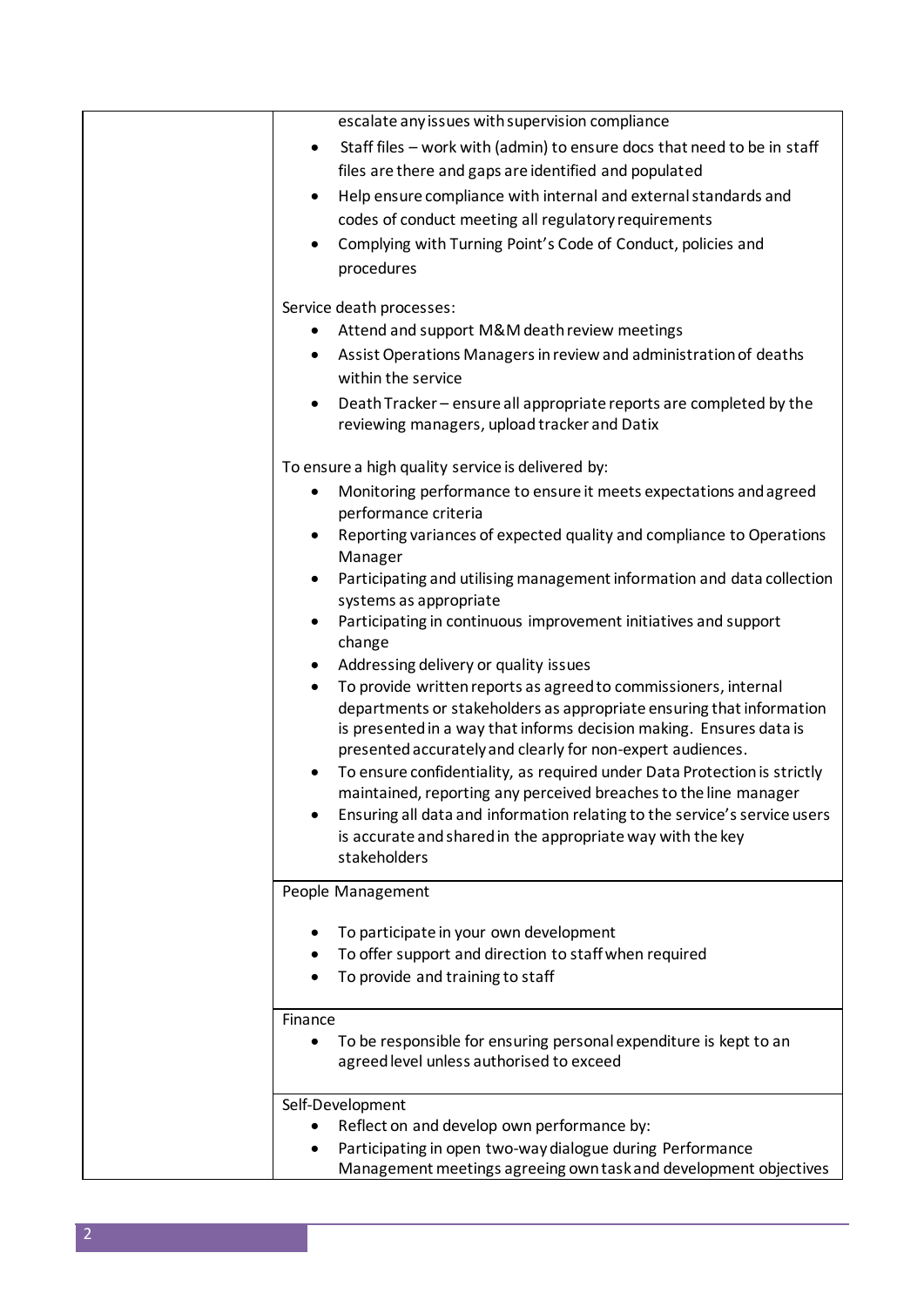| and reviewing these and overall performance against the competency<br>framework.<br>Participating in training and development opportunities as agreed<br>$\bullet$<br>within the Performance Management process<br>Taking responsibility for own self development<br>To agree and work towards objectives to improve performance |
|----------------------------------------------------------------------------------------------------------------------------------------------------------------------------------------------------------------------------------------------------------------------------------------------------------------------------------|
| Organisational Values<br>To review own performance and development needs by actively<br>participating in supervision and appraisal processes<br>To undertake training and other development activities to facilitate<br>$\bullet$<br>personal and professional development<br>To uphold Turning Points Key Values                |
| <b>Other Duties</b><br>To undertake other responsibilities reasonably requested by the line<br>manager as appropriate to the area of responsibility, including<br>involvement in special projects<br>Ability to travel independently                                                                                             |

| <b>Dimensions</b> | Direct reports           | 0                                                                                                                                                                                                                        |
|-------------------|--------------------------|--------------------------------------------------------------------------------------------------------------------------------------------------------------------------------------------------------------------------|
|                   | Total staff overseen     | N/A                                                                                                                                                                                                                      |
|                   | Internal contacts        | Regional head of Operations, Operations Managers,<br>Clinical Leads, Nurse Managers and Team<br>managers, other Service Governance and<br>Compliance Managers, Business Partners and<br>central service staff.           |
|                   | <b>External contacts</b> | PHE-Policy Leads, CQC-Regional inspectors,<br>Specialist & Policy leads, i.e. Alcohol Concern,<br>Alcohol Learning Resources, etc.                                                                                       |
|                   | Planning outlook         | Supporting services to develop and track business<br>planning cycles and ensure high quality of service<br>delivery and safe data handling                                                                               |
|                   | Problems solved          | Staff competence, Service Governance including<br>Governance audits, Safe assessment, Business<br>planning, etc., Compliance and regulatory<br>requirements, Data compliance                                             |
|                   | Financial authority      | Responsible for own personal daily<br>$\bullet$<br>expenditure<br>No direct financial responsibilities for TP<br>$\bullet$<br>budget as not the budget holder.<br>Working within TP Financial policies and<br>procedures |

## **PERSON SPECIFICATION**